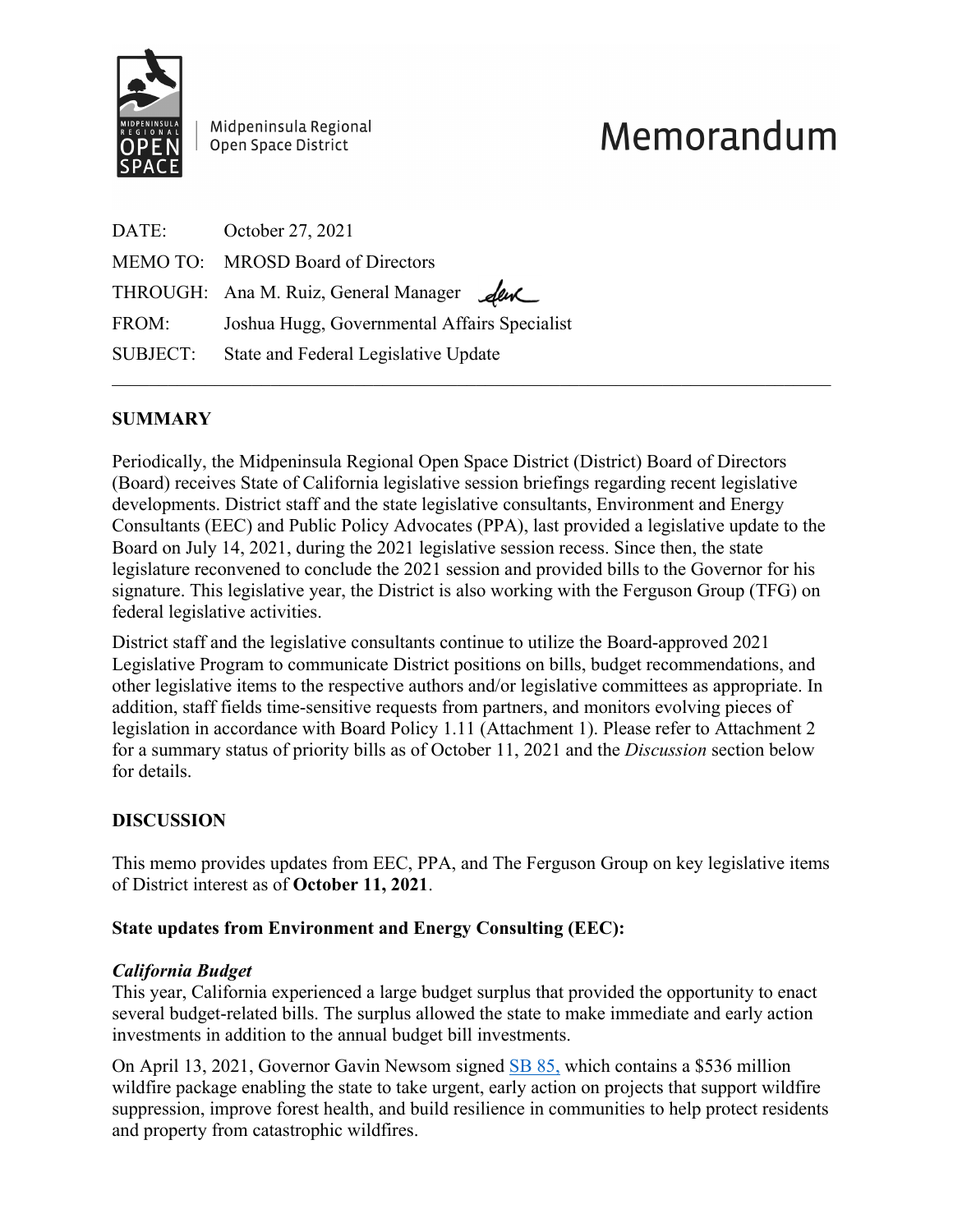In June, Governor Newsom signed [AB 128](https://leginfo.legislature.ca.gov/faces/billNavClient.xhtml?bill_id=202120220AB128) (the main Fiscal Year 2021-22 budget bill), which built upon priorities put forward in the Assembly's "A Budget of Opportunity" blueprint, the Senate's "Build Back Boldly" plan, and the Governor's May Revision.

In addition to the main budget bill, Governor Newsom signed several Budget Bill Juniors. Included in this are [SB 129,](https://leginfo.legislature.ca.gov/faces/billNavClient.xhtml?bill_id=202120220SB129) with investments for the Cloverdale Ranch and Highway 17 projects, and [AB 161,](https://leginfo.legislature.ca.gov/faces/billNavClient.xhtml?bill_id=202120220AB161) which authorized the Department of Finance to expend up to \$500M more to support wildfire investments "if the Department determines additional funding is needed."

In September, Governor Newsom signed an additional Budget Bill Junior [\(SB 170\)](https://leginfo.legislature.ca.gov/faces/billNavClient.xhtml?bill_id=202120220SB170), which amended SB 129.

The following is a summary of the final budget actions of interest to the District:

- \$100M in a one-time general fund appropriation to independent special districts to mitigate the effects of revenue losses or unanticipated costs incurred due to the COVID-19 public health emergency.
- Up to \$500M more to support wildfire investments, should additional funding be needed.
- \$8M for Cloverdale Ranch, administered through the Department of Parks and Recreation.
- \$2M to complete the plans, specifications, and estimates phase of the Highway 17 Wildlife and Trail Crossing Project, administered through the Department of Parks and Recreation.
- \$258M from the general fund on a one-time basis for wildfire prevention and forest resilience, with up to an additional \$500M to be allocated if needed, contingent upon future legislation.
- \$31M to Wildlife Conservation Board for protection of fish and wildlife resources from climate impacts.
- \$5M to State Coastal Conservancy for the San Francisco Bay Program.
- \$25M to Office of Planning and Research for regional climate resilience planning.

Governor Newsom also signed a Resources Trailer Bill [\(SB 155\)](https://leginfo.legislature.ca.gov/faces/billNavClient.xhtml?bill_id=202120220SB155). This bill includes a CEQA exemption for native fish and wildlife recovery and habitat restoration projects until January 1, 2025. SB 155 is unique because it also forecasts how the legislature plans to spend natural resources investments in future fiscal years. See the projections below.

### SB 155: Public Resources Trailer Bill

- \$200M Greenhouse Gas Reduction Fund (GGRF) (beginning in FY22-23 through FY28-29), to be continuously appropriated to Cal Fire for forest health projects and prescribed burn activities.
- \$593M in FY22-23 and \$175M in FY23-24 for the Natural Resources Agency and its departments, conservancies, and boards for programs and activities that advance multibenefit and nature-based solutions.
	- o Of this amount, at least \$60M in both FY22-23 and FY23-24 shall go to conservancies.
- \$350M in FY22-23 and \$150M in FY23-24 to the State Coastal Conservancy for sealevel rise.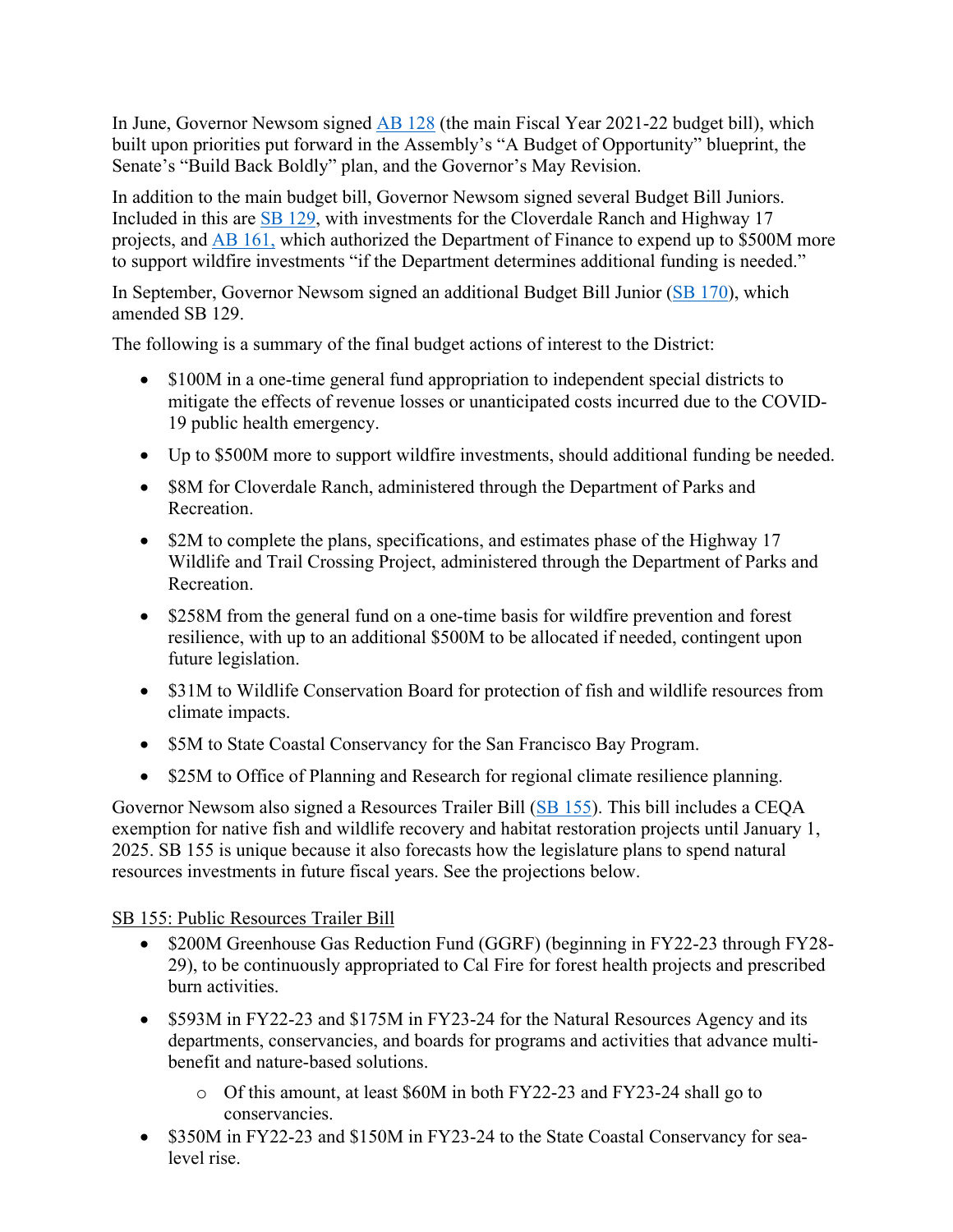While not explicitly stated in SB 155, EEC expects that the Administration may intend to fund the Wildlife Conservation Board according to the following schedule in the next two fiscal years:

- \$222M in FY22-23
- \$100M in FY23-24

#### *Priority 1 Legislation*

The District tracked 138 bills and took a formal position on 29 bills this year. Priority 1 bills include:

- **[AB 959 \(Mullin\) Park districts: ordinances: nuisances: abatement](https://leginfo.legislature.ca.gov/faces/billNavClient.xhtml?bill_id=202120220AB959)** This bill authorizes specified regional park and open-space districts to adopt ordinances for the purposes of abating nuisances.
	- o **District Position:** Sponsor
	- o **Status:** Signed by Governor

### • **[SB](https://leginfo.legislature.ca.gov/faces/billNavClient.xhtml?bill_id=202120220SB790) 790 (Stern) Wildlife connectivity mitigation credits**

This bill creates a new compensatory mitigation credit program at the California Department of Fish and Wildlife for projects conducted by the State Department of Transportation that improve wildlife connectivity, among other environmental improvements.

- o **District Position:** Sponsor
- o **Status:** Signed by Governor

### • **[AB 1255 \(Bloom\) Fire prevention: fire risk reduction guidance: local assistance](https://leginfo.legislature.ca.gov/faces/billNavClient.xhtml?bill_id=202120220AB1255)  [grants](https://leginfo.legislature.ca.gov/faces/billNavClient.xhtml?bill_id=202120220AB1255)**

Requires, on or before July 1, 2023, the Natural Resources Agency, in collaboration or consultation with specified state agencies, to develop a guidance document that describes goals, approaches, opportunities, and best practices in each region of the state for ecologically appropriate, habitat-specific fire risk reduction. Requires specified consultation with counties related to Cal Fire's local fire prevention grant program.

The District took a support if amended position on the bill and requested language be included to prioritize ecologically sensitive vegetation management. The bill became a 2 year bill and EEC plans to work on amendments with Assemblyman Bloom's office in the fall.

- o **District Position:** Support if amended
- o **Status:** 2-year bill
- **[AB 1500 \(E. Garcia\) Safe Drinking Water, Wildfire Prevention, Drought](https://leginfo.legislature.ca.gov/faces/billNavClient.xhtml?bill_id=202120220AB1500)  [Preparation, Flood Protection, Extreme Heat Mitigation, and Workforce](https://leginfo.legislature.ca.gov/faces/billNavClient.xhtml?bill_id=202120220AB1500)  [Development Bond Act of 2022.](https://leginfo.legislature.ca.gov/faces/billNavClient.xhtml?bill_id=202120220AB1500)** AB 1500 is a legislatively introduced bond that would allocate \$7,080,000,000 for projects that address safe drinking water, wildfire prevention, drought preparation, flood protection, extreme heat mitigation, and workforce development programs.
	- o **District Position:** Support if amended
	- o **Status:** 2-year bill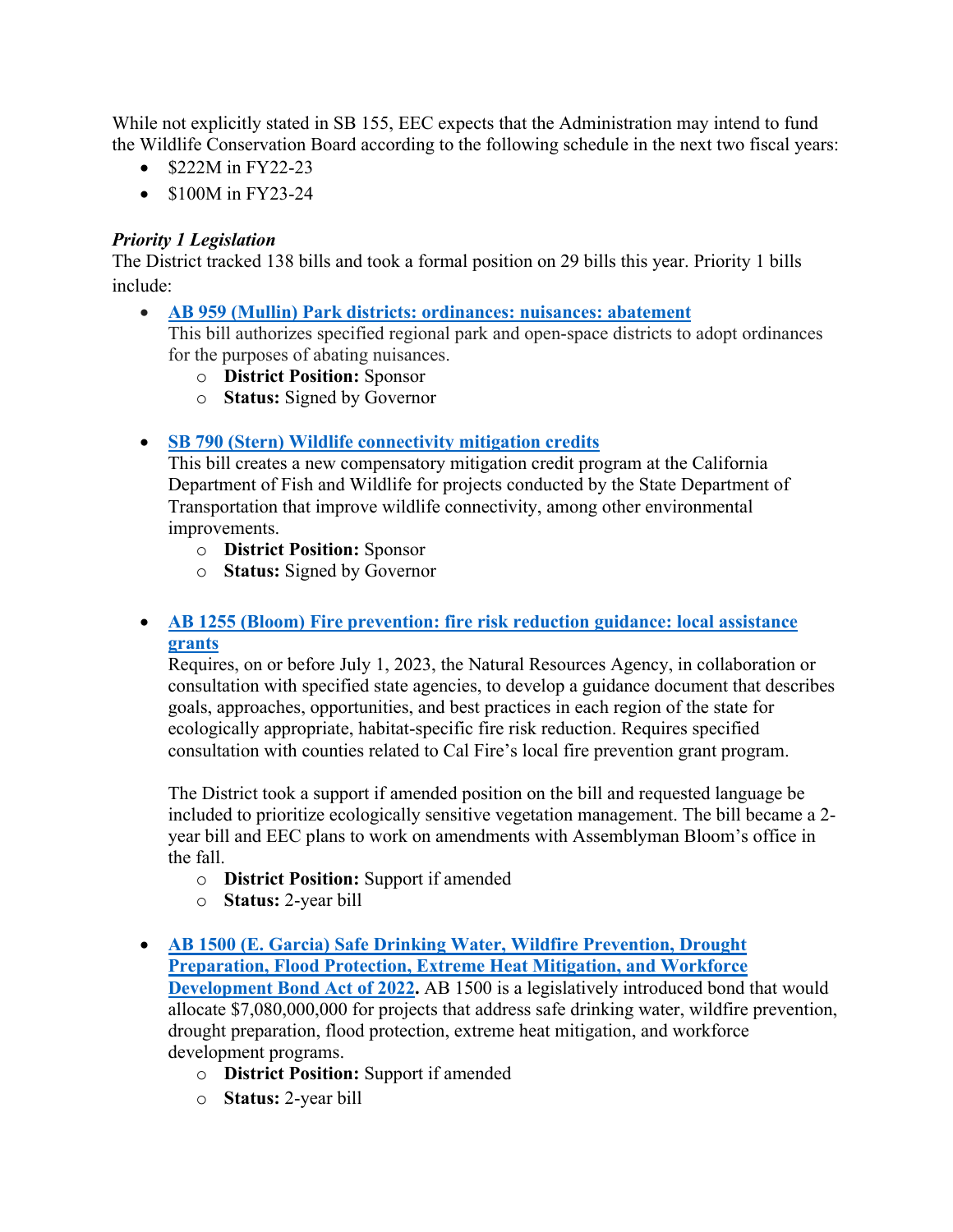- **[SB 45 \(Portantino\) Wildfire Prevention, Safe Drinking Water, Drought Preparation,](https://leginfo.legislature.ca.gov/faces/billNavClient.xhtml?bill_id=202120220SB45)**  [and Flood Protection Bond Act of 2022.](https://leginfo.legislature.ca.gov/faces/billNavClient.xhtml?bill_id=202120220SB45) SB 45 is a legislatively introduced bond that would allocate \$5,595,000,000 for projects that address wildfire prevention, safe drinking water, drought preparation, and flood protection program.
	- o **District Position:** Support if amended
	- o **Status:** 2-year bill
- **[SB 55 \(Stern\) Very high fire hazard severity zone: state responsibility area:](https://leginfo.legislature.ca.gov/faces/billNavClient.xhtml?bill_id=202120220SB55)  [development prohibition: supplemental height and density bonuses.](https://leginfo.legislature.ca.gov/faces/billNavClient.xhtml?bill_id=202120220SB55)**
	- o **District Position:** Watch
	- o **Status:** 2-year bill.

## *Ecologically Sensitive Vegetation Management*

The District talked with CalFire and legislators to popularize the concept of ecologically sensitive vegetation management (ESVM), which was also a featured topic in the Advocacy Day event in April. This included conversations about incorporating this concept into legislation and funding in the state budget.

With the help from EEC, the District developed a budget proposal that would provide funding to the Wildlife Conservation Board (WCB) for ESVM activities. The District also supported a different, but similar budget request that was spearheaded by the California Native Plant Society and Senator Stern. Unfortunately, neither request was included in the final budget packages.

This will be a high priority for 2022.

### *Under-Resourced Communities*

The District worked primarily with Assemblymember Mullin to coordinate a signed support letter from the Bay Area Caucus in support of the under-resourced community (URC) definition. The definition was included in the Assembly's bond, AB 1500 (E. Garcia). The District also worked with Senator Cortese's staff, who requested the inclusion of URC in all relevant legislation that comes through their office.

This topic was included in the District's April Legislative Advocacy Day.

### *Equitable Access*

District representatives have been participating in the statewide Community Access Coalition. This coalition aims to tackle the issue of equitable access through policy and funding. This year, the Coalition supported [SB 624 \(Hueso\)](https://leginfo.legislature.ca.gov/faces/billNavClient.xhtml?bill_id=202120220SB624) that would establish the Environmental Equity and Outdoor Access Act, which sets forth the state's commitment to meaningful access to cultural and natural resources. This bill was made a 2-year bill.

The Coalition has also worked with Assemblywoman Carrillo and Senator Limon's office to submit a budget request for \$200M to support and expand the breadth, scope, and eligibility of the Youth Community Access Grant Program and Outdoor Equity Grant Program. These requests were not included in the final budget.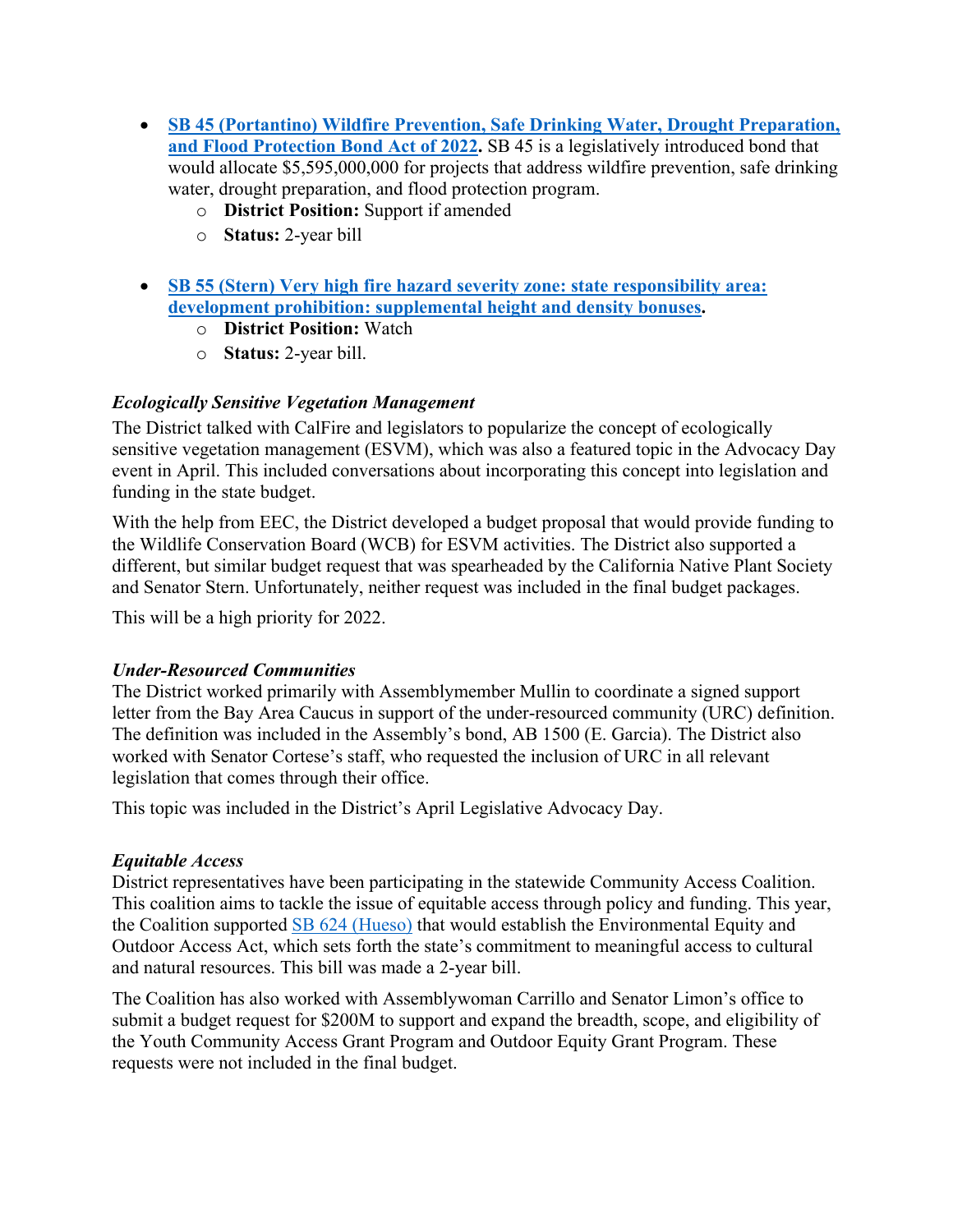#### *Legislative Tracking and Statistics*

Governor Newsom signed his final bills on October 9, a day ahead of the October 10 deadline. Legislators were given a limit of 12 bills each that they could move to the second house. Of the 836 proposals state lawmakers sent to Governor's desk, he signed 770 (92%) and vetoed 66 (7.9%). The Legislative Tracking Matrix (Attachment 2) reflects final legislative results for bill on which the District took a position. Bills are labeled as "approved" if they were signed into law by the governor, "failed" if they were vetoed by the governor or did not make it to his desk, or "2-year bill" if the author wishes to continue to pursue the bill in the 2022 legislative session. At the conclusion of the session, of the 29 bills on which the District took a position, nine were approved by the governor, none failed or were



vetoed by the governor, and 20 were continued to the next session. Of the five bills the District considered priority 1, the two bills sponsored by the District (AB 959 and SB 790) were signed by the Governor. The remaining three priority 1 bills, of which the District took a support if amended position, are now 2-year bills.

### **Federal Update from the Ferguson Group (TFG):**

#### *Congressional Meetings*

In May 2021, TFG and the District held introductory meetings with the District's congressional delegation, including staff from the offices of senators Dianne Feinstein (D-CA) and Alex Padilla (D-CA), and staff from the offices of representatives Jackie Speier (D-CA), Anna Eshoo (D-CA), and Ro Khanna (D-CA). The meetings centered around the Highway 17 Wildlife Crossing Project and the District's interest in pursuing FY2023 appropriations funding for the project. The meetings also served to express District support for the inclusion of federal funding for wildlife crossings project in the upcoming surface transportation and infrastructure bills.

### *Federal Wildlife Crossings Program*

TFG and the District submitted a letter to Congresswoman Anna Eshoo (D-CA) urging the inclusion of funding to support wildlife crossings and corridors in the House surface transportation bill. Congresswoman Eshoo was receptive to the request, and specifically identified the Highway 17 project as a good use of such funds in her letter to the committee during a House Transportation and Infrastructure [hearing](https://transportation.house.gov/committee-activity/hearings/committee-on-transportation-and-infrastructure-members-day-hearing) on April 14, 2021.

On July 1, and August 10, 2021, the House and Senate, respectively, both passed the *Infrastructure Investment and Jobs Act* [\(HR 3684\)](https://www.congress.gov/117/bills/hr3684/BILLS-117hr3684eas.pdf)*,* including provisions to establish a wildlife crossings and corridors program in the U.S. Department of Transportation. The legislation authorizes \$350 million for FY2022 through FY2026, with funds beginning at \$60 million and increasing each year. Eligible entities for the program include state highway agencies, metropolitan planning organizations, units of local government, regional transportation authorities, transportation special purpose districts, Native American tribes, and federal land management agencies. As it is written, the District would pursue funding through the Santa Clara Valley Transportation Authority (VTA). Now that both the House and Senate have passed their versions of the legislation, they are working to resolve their differences and produce a final conferenced bill.